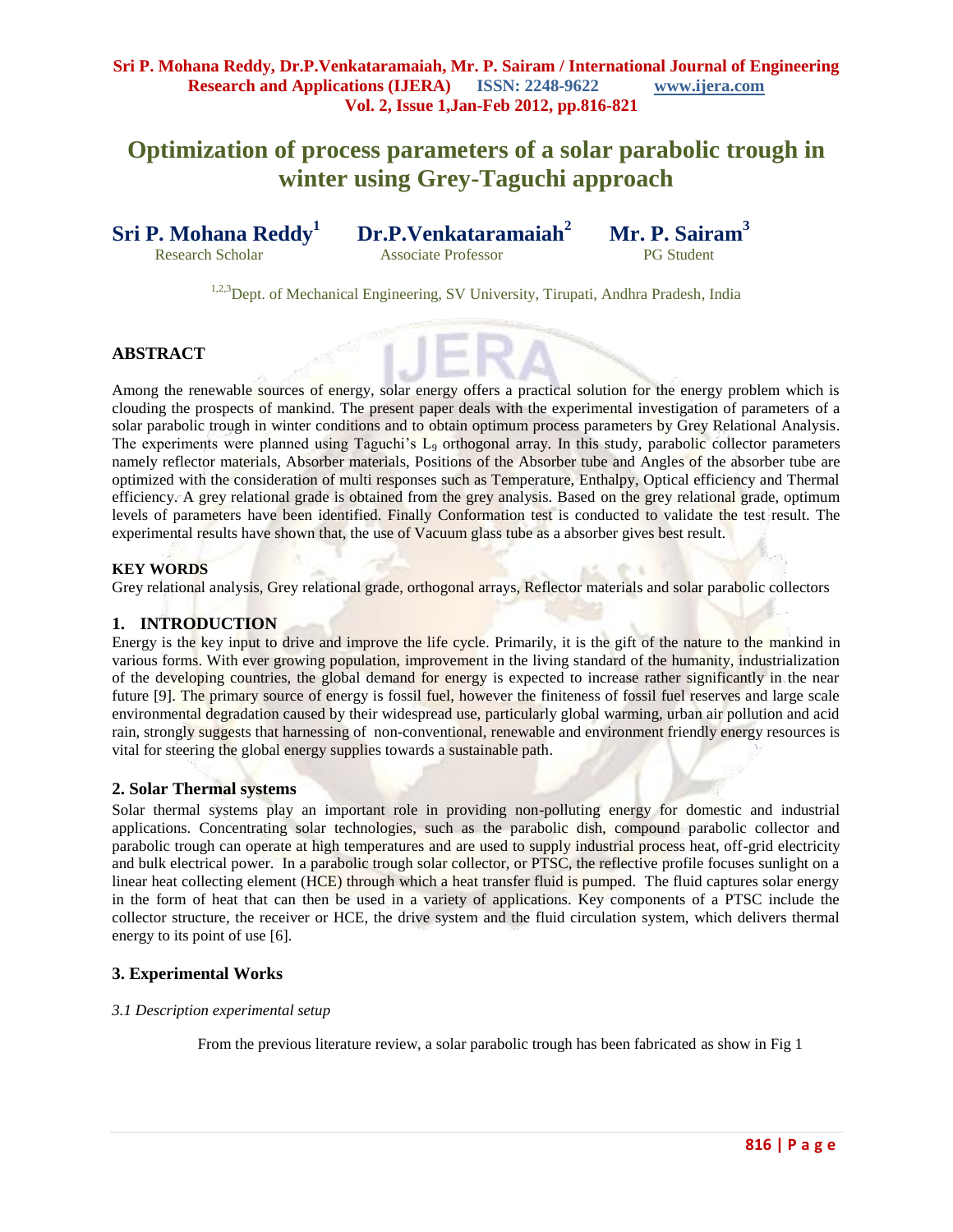

**Figure 1**Experimental set of solar parabolic collector

Experimental setup consists of

- Parabolic Shaped Structure (made of MS Flat)
- $\triangleright$  Two legs to support the structure
- > Reflective Surface
- > Absorber
- Auto Tracking System
- $\triangleright$  Storage tank
- $\triangleright$  Data acquisition and Instrumentation
- $\triangleright$  Piping system

The whole experimental setup is placed on the top of the building. All the components are assembled to form the entire setup. The entire set is placed in the N-S direction to face the axis of the parabolic trough towards east. The parabolic structure has a flexibility to change the reflective and Absorber materials. A provision has been made to change the position of absorber tube away from the focal point. A mechanism is provided to change the angle of the absorber. A hydraulic actuator coupled with Light sensor is attached to the system. It looks after the Auto-tracking. Light sensor senses the intensity of light and give signal to servo switch intern the signal is given to the hydraulic actuator.

# *3.2 Plan of investigation*

The Factors and their levels Considered in this study are shown in Table 1. Experiments are conducted with three factors each at three levels and hence a three level orthogonal array (OA) is chosen. It is planned to conduct the experiments according to the  $L_9$  array [2].

| Symbol | <b>System Parameters</b>  | Level 1           | Level 2          | Level 3         |
|--------|---------------------------|-------------------|------------------|-----------------|
|        | Reflector Material        | Polished Aluminum | Silvered Mirror  | Stainless steel |
|        | Absorber Material         | Vacuum glass tube | Bare Copper tube | Bare Aluminum   |
|        | Position of Absorber tube | Position 1        | Focal point      | Position 2      |
|        | Angle of Absorber         | vertical          | Angle 1          | Angle 2         |

**Table 1** Input Parameters and Levels

The experiments were conducted for several days on the solar parabolic trough by changing the reflective and Absorber materials. After absorbing sufficient radiation, the water in the absorber tube gets heated and its density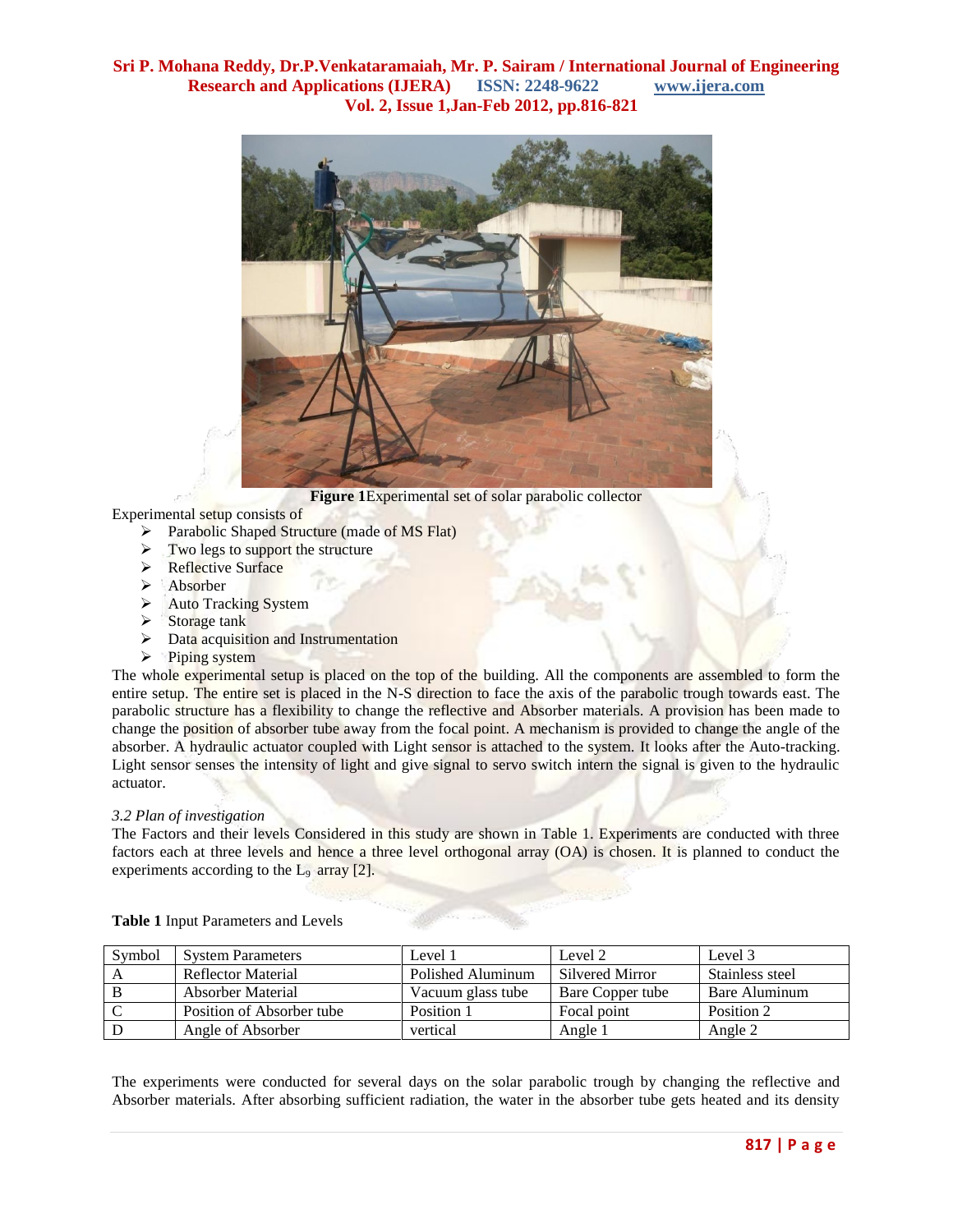decreases. Due to the differential, and the end of the absorber tube is closed the natural convection in counter flow direction has occurred. At each Experiment the temperature is noted at the surface of the absorber and bottom of the water tank, The water in the Storage tank is heated by the natural convection.

| Exp            | Combinations |           |                |                | Temperature     | Liquid   | Optical    | Thermal    |
|----------------|--------------|-----------|----------------|----------------|-----------------|----------|------------|------------|
| N <sub>0</sub> |              |           |                |                | $\rm ^{\circ}C$ | Enthalpy | Efficiency | Efficiency |
|                |              |           |                |                |                 | (KJ/Kg)  | $(\%)$     | $(\%)$     |
|                | AP           | VG        | P <sub>1</sub> | <b>VR</b>      | $77^{\circ}$ C  | 322.426  | 79.147     | 54.44      |
| 2              | AP           | BC        | FP             | A1             | $69^{\circ}$ C  | 288.88   | 76.17      | 55.49      |
| 3              | AP           | <b>BA</b> | P <sub>2</sub> | A2             | $70^{\circ}$ C  | 293.07   | 69.99      | 48.88      |
| $\overline{4}$ | <b>SM</b>    | VG        | FP             | <b>VR</b>      | $85^{\circ}$ C  | 356.02   | 80.79      | 52.04      |
| 5              | <b>SM</b>    | BC        | P <sub>2</sub> | A <sub>2</sub> | $78.5$ °C       | 324.525  | 77.75      | 52.28      |
| 6              | <b>SM</b>    | <b>BA</b> | P <sub>1</sub> | A <sub>1</sub> | $68^{\circ}$ C  | 284.69   | 71.35      | 47.14      |
| 7              | <b>SS</b>    | VG        | P <sub>2</sub> | A1             | $74^{\circ}$ C  | 309.838  | 66.82      | 43.62      |
| 8              | <b>SS</b>    | BC        | P <sub>1</sub> | A2             | $73^{\circ}$ C  | 305.646  | 64.20      | 41.50      |
| 9              | <b>SS</b>    | <b>BA</b> | FP             | VR             | $65^{\circ}$ C  | 272.12   | 60.23      | 41.57      |

**Table 2** Experimental design using L<sub>9</sub> orthogonal array

## **4. Grey Relational Analysis**

In grey relational analysis, experimental data i.e. measured features of quality characteristics of the product are first normalized ranging from zero to one. This process is known as grey relational generation. Next, based on normalized experimental data, grey relational coefficient is calculated to represent the correlation between the desired and actual experimental data. Then overall grey relational grade is determined by averaging the grey relational coefficient corresponding to selected responses. The overall performance characteristic of the multiple response process depends on the calculated grey relational grade [8]. This approach converts a multiple- responseprocess optimization problem into a single response optimization situation, with the objective function is overall grey relational grade. The optimal parametric combination is then evaluated by maximizing the overall grey relational grade.

#### *4.1 Data pre-processing*

Depending on the characteristics of a data sequence, there are various methodologies of data pre-processing available for the grey relational analysis [1]. If the target value of original sequence is infinite, then it has a characteristic of the "**higher is better**". The original sequence can be normalized as follows:

$$
x^*_{i}(k) = \frac{x^o_{i}(k) - \min x^o_{i}(k)}{\max x^o_{i}(k) - \min x^o_{i}(k)}
$$

When the "**lower is better**" is a characteristic of the original sequence, then the original sequence should be normalized as follows:

(1) the contract of  $(1)$ 

$$
x^*_{i}(k) = \frac{\max x^o_{i}(k) - x^o_{i}(k)}{\max x^o_{i}(k) - \min x^o_{i}(k)}
$$

However, if there is a definite target value (desired value) to be achieved, the original sequence will be normalized in form:

$$
x^*_{i}(k) = 1 - \frac{|x^o_{i}(k) - x^o|}{\max x^o_{i}(k) - x^o}
$$

*4.2 Grey relational coefficient and grey relational grade*

In grey relational analysis, the measure of the relevancy between two systems or two sequences is defined as the grey relational grade. When only one sequence,  $x_0$  (k), is available as the reference sequence, and all other sequences serve as comparison sequences, it is called a local grey relation measurement [4]. After data preprocessing is carried out, the grey relation coefficient  $\xi_i(k)$  for the *k* th performance characteristics in the *i* th experiment can be expressed as

$$
\xi_{i}(k) = \frac{\Delta_{\min} + \zeta \Delta_{\max}}{\Delta_{oi}(k) + \zeta \Delta_{\max}}
$$
\n(4)

(2)

(3)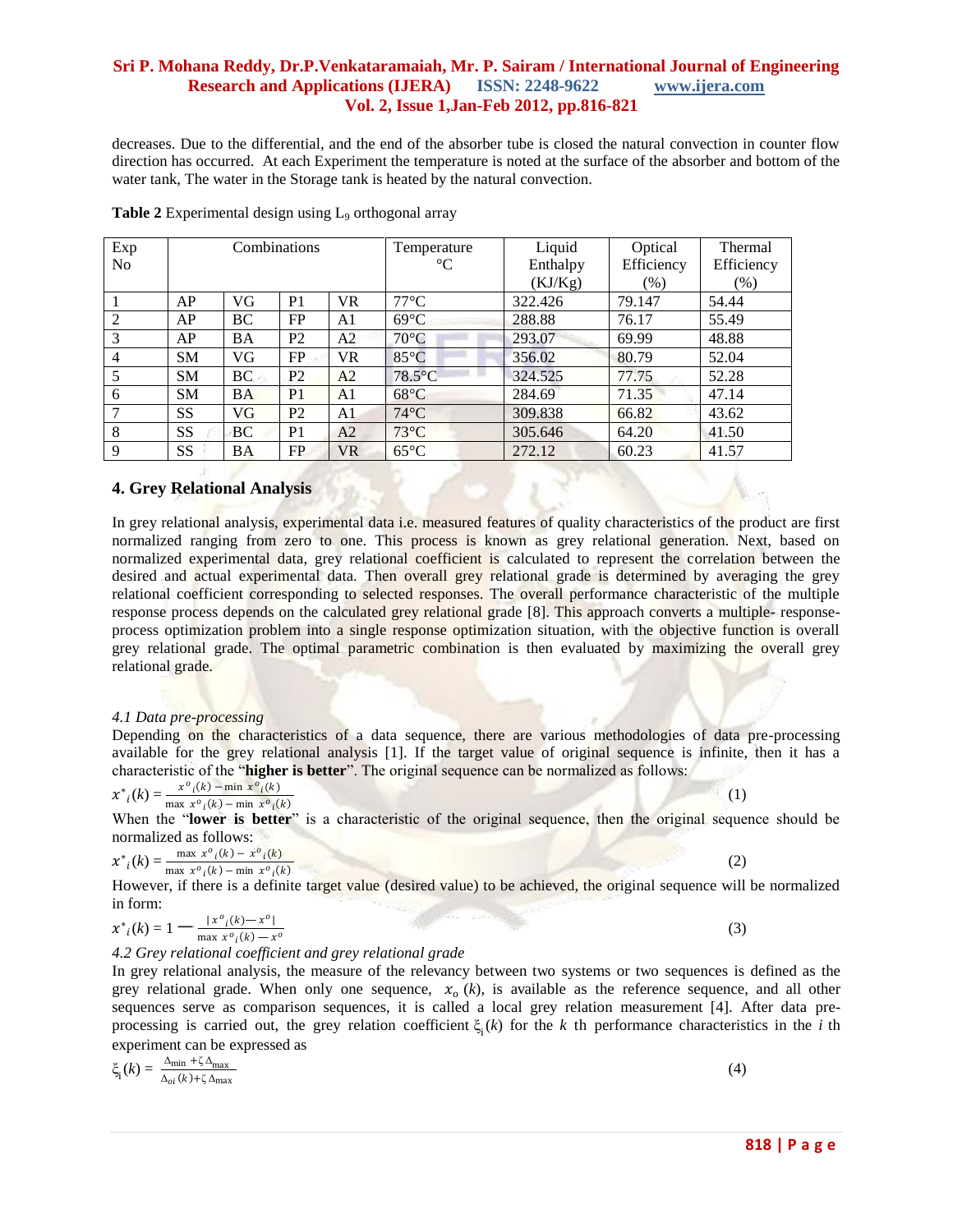|                       | <b>Comparability sequence</b> |          |                    |                    |  |
|-----------------------|-------------------------------|----------|--------------------|--------------------|--|
| <b>Experiment No.</b> | Temperature                   | Enthalpy | Optical efficiency | Thermal efficiency |  |
|                       | 0.6                           | 0.599    | 0.92               | 0.9249             |  |
|                       | 0.2                           | 0.199    | 0.775              |                    |  |
|                       | 0.25                          | 0.249    | 0.474              | 0.52751            |  |
|                       |                               |          |                    | 0.7533             |  |
|                       | 0.675                         | 0.6246   | 0.8521             | 0.770              |  |
| h                     | 0.15                          | 0.1498   | 0.5405             | 0.4031             |  |
|                       | 0.45                          | 0.449    | 0.3205             | 0.1504             |  |
|                       | 0.4                           | 0.3999   | 0.19309            |                    |  |
|                       | O                             |          | $\theta$           | 0.00535            |  |

**Table 3** Comparability Sequence table for Responses

**Table 4** Deviation Sequence table for Responses

|                       | <b>Deviation sequence</b> |          |                    |                    |  |  |
|-----------------------|---------------------------|----------|--------------------|--------------------|--|--|
| <b>Experiment No.</b> | Temperature               | Enthalpy | Optical efficiency | Thermal efficiency |  |  |
|                       | 0.4                       | 0.4001   | 0.08               | 0.007              |  |  |
|                       | 0.8                       | 0.801    | 0.225              |                    |  |  |
| 3                     | 0.75                      | 0.751    | 0.526              | 0.477              |  |  |
| $\overline{4}$        |                           | $\theta$ |                    | 0.2467             |  |  |
|                       | 0.325                     | 0.3754   | 0.1479             | 0.23               |  |  |
| <sub>0</sub>          | 0.85                      | 0.8502   | 0.45915            | 0.5969             |  |  |
|                       | 0.55                      | 0.551    | 0.6795             | 0.8499             |  |  |
| 8                     | 0.6                       | 0.6001   | 0.80691            |                    |  |  |
| q                     |                           |          |                    | 0.99465            |  |  |

Where,  $\Delta_{oi}$  is the deviation sequence of the reference sequence and the comparability sequence.  $\Delta_{oi} = ||x^*_{o}(k) - x^*_{i}||$  $(k)$  (5)

 $\Delta_{\min} = \frac{\min_{\forall j \in \mathcal{N}} \min_{\mathbf{w} \in \mathcal{N}} \|x^*_{o}(k) - x^*_{j}(k)\|$  (6)

 $\Delta_{\text{max}} = \max_{\forall j \in i} \max_{\forall k} \| x^*_{o}(k) - x^*_{j}(k) \|$ 

 $x^*$ <sub>o</sub>(k) denotes the reference sequence and  $x^*$ <sub>i</sub>(k) denotes the comparability sequence.  $\zeta$  is distinguishing or identification coefficient: ζ [0*,* 1] (the value may be adjusted based on the actual system requirements). A value of *ζ is* the smaller and the distinguished ability is the larger.  $\zeta = 0.5$  is generally used. **Table 5** Grey coefficients and Grey grades

|                       |             | Grey     |            |            |                   |
|-----------------------|-------------|----------|------------|------------|-------------------|
| <b>Experiment No.</b> | Temperature | Enthalpy | Optical    | Thermal    | <b>Relational</b> |
|                       |             |          | efficiency | efficiency | Grade             |
|                       | 0.555       | 0.555    | 0.8620     | 0.9861     | 0.7395            |
| ↑                     | 0.3846      | 0.3843   | 0.6896     |            | 0.6146            |
| 3                     | 0.4         | 0.3999   | 0.4873     | 0.51177    | 0.4497            |
| 4                     |             |          |            | 0.6693     | 0.9173            |
|                       | 0.606       | 0.5711   | 0.77172    | 0.6849     | 0.6584            |
| 6                     | 0.370       | 0.370    | 0.521376   | 0.45578    | 0.4292            |
| ⇁                     | 0.4761      | 0.4757   | 0.4239     | 0.3703     | 0.4365            |
| 8                     | 0.454       | 0.454    | 0.3825     | 0.333      | 0.5411            |
| Q                     | 0.333       | 0.3333   | 0.3333     | 0.3344     | 0.333             |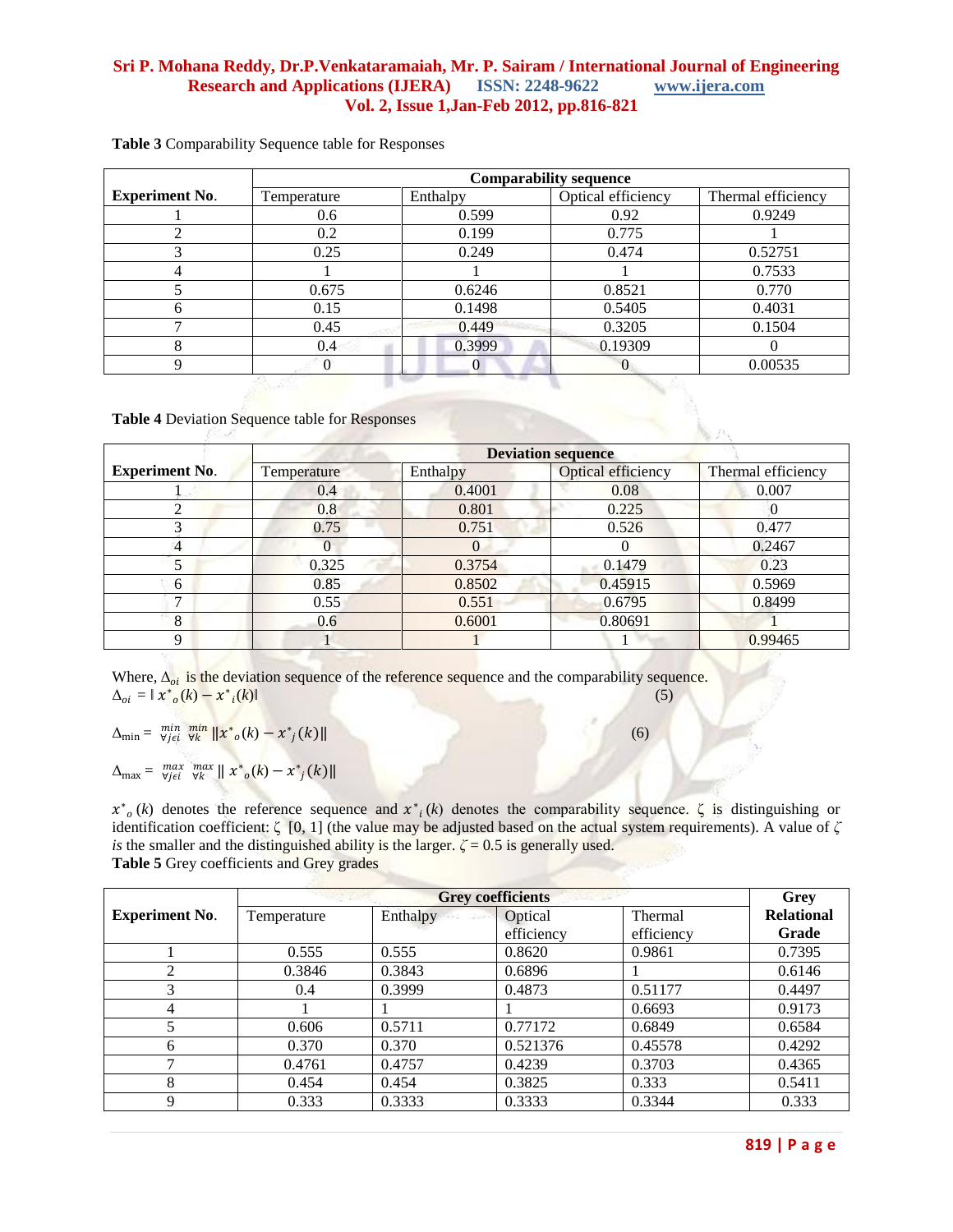After the grey relational coefficient is derived, it is usual to take the average value of the grey relational coefficients as the grey relational grade. The grey relational grade is defined as follows:  $\gamma_i = \frac{1}{n}$  $\frac{1}{n} \sum_{k=1}^{n} \xi_i(k)$  $(7)$ 

#### **5. Results and Discussions**

In the present study the responses taken as Temperature, Enthalpy, Optical efficiency and Thermal efficiency. These responses should be maximized. For data processing in the grey relational analysis process, all the four responses were taken as "Higher-the-better". All the sequences, after data preprocessing using Eqs. 1 and 2 are listed in Table 3 and 4. And denoted as  $x_0^*(k)$  and  $x_i^*(k)$  for reference sequence and comparability sequence, respectively.

The distinguishing coefficient ξ can be substituted into Eq. 4 to produce the grey relational coefficients and grade values for each experiment of  $L_9$  orthogonal array were calculated by applying the Eqs. 4 to 7 (Table 5). According to the performed experimental design, it is clearly observed from table 5 that the solar parabolic trough parameters setting of run 4 has the highest grey relational grade. Therefore run 4 (A2B1C2D3) is the optimal parameters setting for maximum Responses.

 In addition to the determination of optimum solar parabolic trough parameters for Temperature, Enthalpy, Optical efficiency and Thermal efficiency, the response table of Taguchi method was to calculate the average grey relational grade for each level of the parameters. The greater value of the grey relational grade means that the comparability sequence has a strong correlation to the reference sequence. Therefore, the optimal level of parameters is the level with the greatest grey relational grade value. The optimal parabolic trough performance for maximizing all responses was obtained for Silvered mirror, vacuum glass tube, Focal point and Angle 2 of absorber tube. Figure3 indicates the effect of parabolic trough parameters on the multiperformence characteristic and the response graph of each level of the parabolic trough parameters for the performance.

 As listed in table 6, the difference between the maximum value and the minimum value of the gray relational grade of parabolic trough were as follows: 0.231433 for Reflector Material, 0.293800 for Absorber Material, 0.106767 for Position of Absorber and 0.142600 for Angle of Absorber. The most effective factor on performance characteristics was determined by comparing these values.. This level of comparison presents the level of significance of the controllable factors over the multiperformance characteristics. The most effective controllable factor was the maximum of these values. Here, the maximum value among the max-min values is 0.293800. The value demonstrated that the absorber material has the strongest effect on the multiperformance characteristic among the other parabolic trough parameters.

| <b>Factor</b> |                       | <b>Average Grey grade</b> |                |              |             |
|---------------|-----------------------|---------------------------|----------------|--------------|-------------|
|               | <b>Level 1</b>        | Level 2                   | Level 3        | <b>Delta</b> | <b>Rank</b> |
| Reflector     | 0.601267              | $0.668300^a$              | 0.436867       | 0.231433     |             |
| Material      |                       |                           |                |              |             |
| Absorber      | $0.697767^{\text{a}}$ | 0.604700                  | 0.403967       | 0.293800     |             |
| Material      |                       |                           |                |              |             |
| Position of   | 0.569933              | $0.621633^a$              | 0.514867       | 0.106767     | 4           |
| Absorber      |                       |                           |                |              |             |
| Angle of      | 0.576967              | 0.493433                  | $0.636033^{a}$ | 0.142600     | 3           |
| Absorber      |                       |                           |                |              |             |

a Optimum level